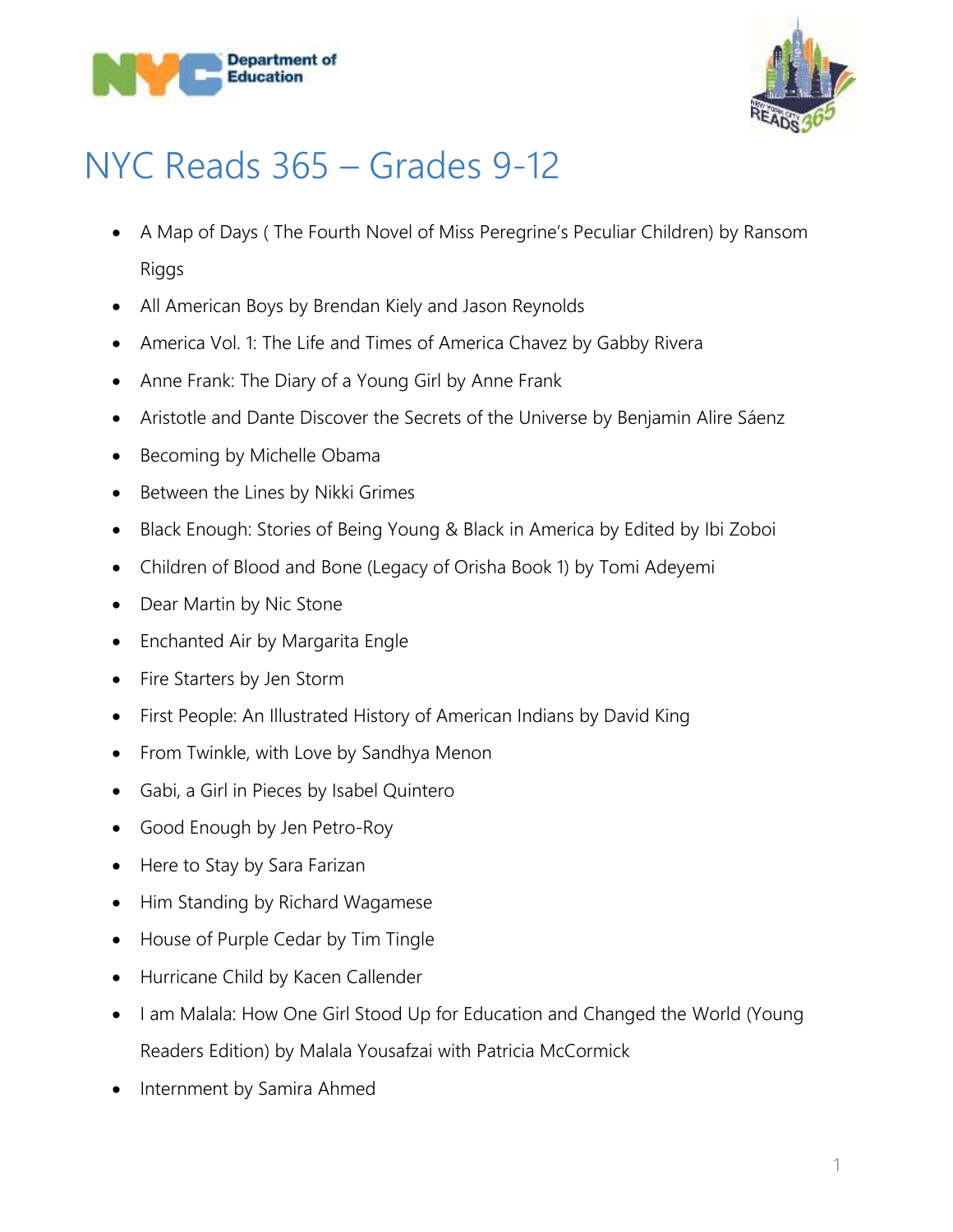- It's Trevor Noah: Born a Crime: Stories from a South African Childhood (Adapted for Young Readers) by Trevor Noah
- Jackpot by Nic Stone
- Jim Thorpe, Original All-American by Joseph Bruchac
- Killer of Enemies by Joseph Bruchac
- Lights, Camera, Disaster by Erin Dionne
- March: Books 1-3 by Congressman John Lewis with Andrew Aydin
- Miles Morales: Spider-Man by Jason Reynolds
- More Happy Than Not by Adam Silvera
- Ms. Marvel Vol. 1: Destined by Saladin Ahmed
- Narrative of the Life of Frederick Douglass by Frederick Douglass
- On the Come Up by Angie Thomas
- Pemmican Wars: A Girl Called Echo by Katherena Vermette
- Pride by Ibi Zoboi
- Putting Makeup on the Fat Boy by Bil Wright
- Rebel Seoul by Axie Oh
- Refugee by Alan Gratz
- Scythe by Neal Schusterman
- Shadowshaper by Daniel José Older
- The 57 Bus: A True Story of Two Teenagers and the Crime that Changed Their Lives by Dashka Slater
- The Arrival by Shaun Tan
- The Bridge Home by Padma Venkatraman
- The Disappearing Spoon (Young Readers Edition) by Sam Kean
- The Education of Margot Sanchez by Lilliam Rivera
- The Fault in Our Stars by John Green
- The Hate U Give by Angie Thomas
- The Hunger Games by Suzanne Collins